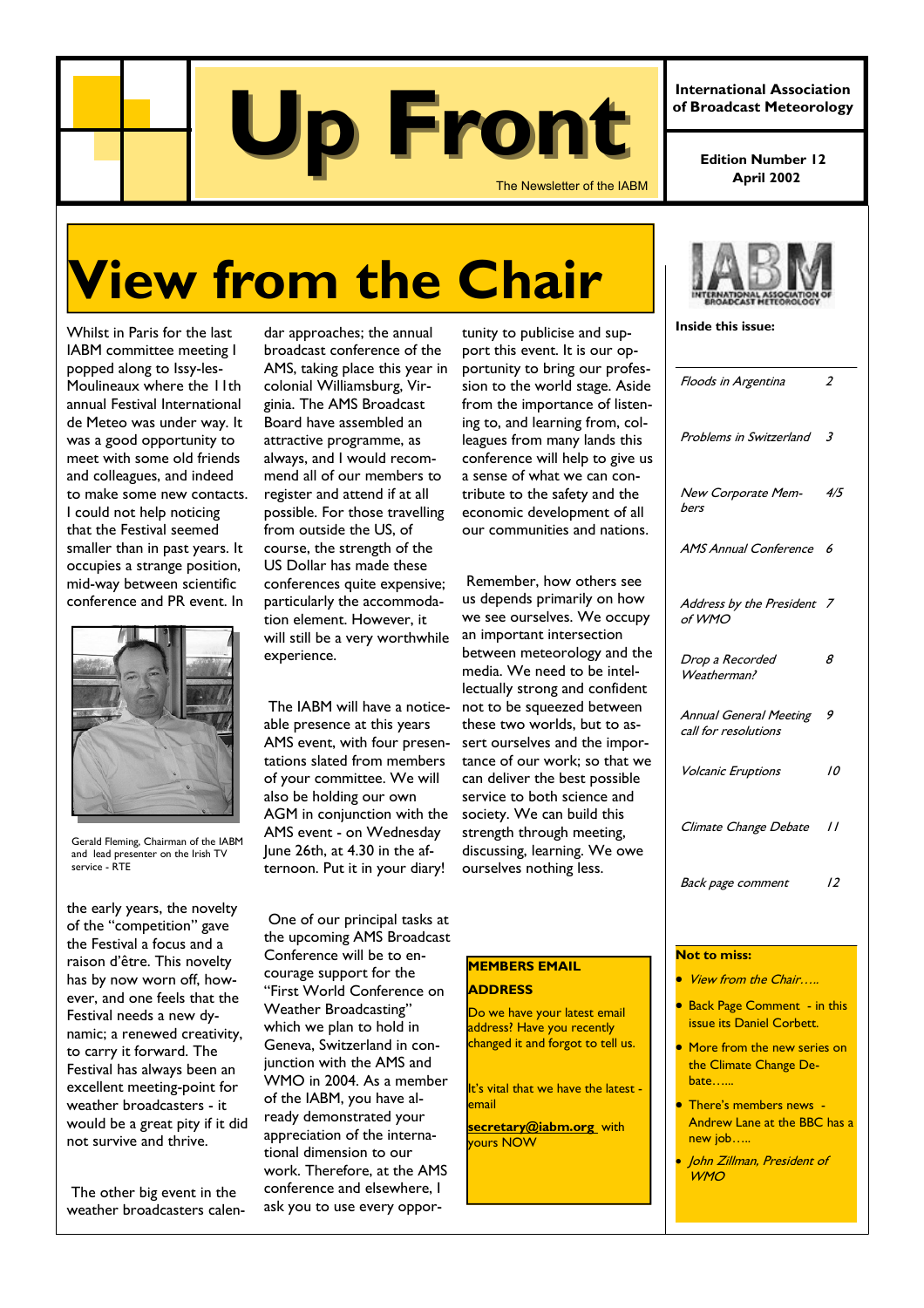#### Page 2 Up Front



Nadia Zynfullone is a Broadcast Meteorologist and producer who works for the National Met Service in Argentina

*"The social and economic consequences of these changes are causing great alarm, in so much as this is an agricultural and cattle raising area for the whole country."* 



Flooding causes misery and sets back any community.

In Argentina, apart from a completely dry period from approximately 1920 – 1950, there has begun a long wet period with a gradual increase in the amount of floodwater. This increase has become marked since the 1970's with a remarkable increase on the 1980's. In the 1990's in some areas west of the province of

 The regional change is directly related to climate change observed since the 1970's and this is directly liked to global warming. During the last 30 years, the records show that in Argentina there has been an increase in precipitation, at the same rate as the rise in temperatures. I have also noticed that the subtropi-



**FLOODS IN PAMPAS HUMEDA IN 2001** 

cal cyclones have moved away from Ecuador towards this region. If the current rise in temperatures continues, it will increase the evaporation of the floodwaters that will in turn generate persistent and frequent amounts of rain in the Pampas region.

 The social and economic consequences of these changes are causing great alarm, in so much as this is an agricultural and cattle raising area for the whole country.

 In the past, this area has been liable to flooding. Notable floods occurred, for example, in 1959 and 1967 in the Buenos Aries province, and in 1985 and 1986 in the zone of the chained lagoons of Carhue. In 1993 Salty Rio had a strong swelling. But these and



other floods were restricted to a small area. They did not cover the huge area seen in 2001. On the other hand, the strong floods along the coast of Argentina in 1982/83, 1997/98 had to be because of El Nino; whereas those of the Pampas in the past few years must be due to Global Climate Change.

Buenos Aires and the east Pampas area there has been an increase in precipitation in the order of 40%.

 The situation in the Pampan Region (provinces of Pampas, Buenos Aires, the south of San Luis, Cordoba, Santa Fe and between Rios) meant that in the first quarter of 2001 it had already reached its annual rainfall. An area of 50,000 square kilometres was covered in water. Currently this has been reduced by about 40% to an area the size of Belgium. What occurred is that the long period of rain that started in the 1950's together with a very wet periods in the 1980's combined to cause the extensive floods. During the last three years, culminating in September 2001 heavy rains has left the grounds so saturated that it is no longer able to adsorb any more moisture. More heavy rain in October resulted in the worst flooding on record in this region.

The excess of water, not absorbed, and then looked to find the Atlantic Ocean. But the land that it

has to cross is a very level plain with very little drop to the Ocean, leaving the excess water covering a great part of the territory. The satellite picture shows the swollen river with the surrounding darker areas that are floods.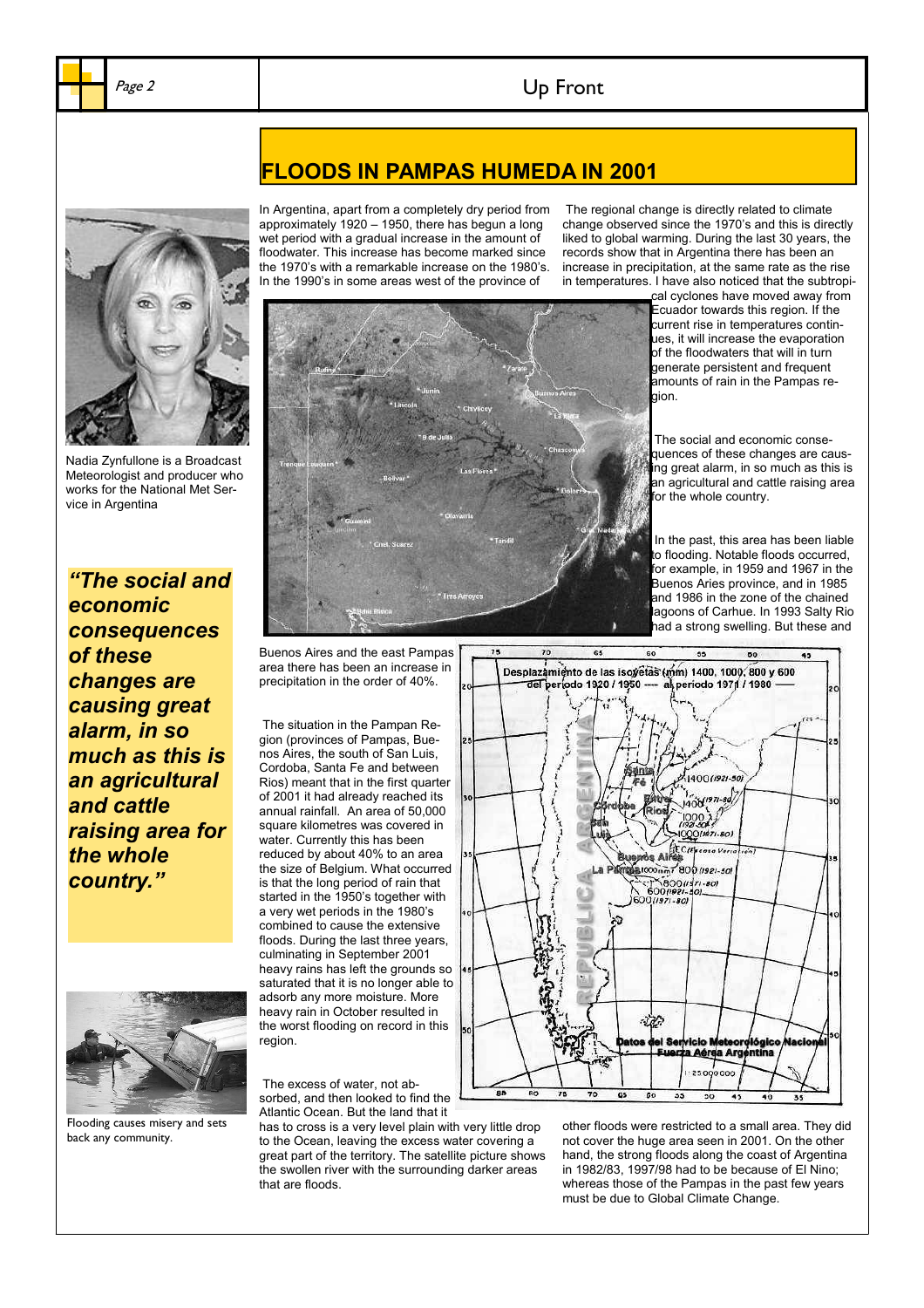#### New legislation on Meteorology in Switzerland: towards an marginalisation of the role of the Media in the dissemination of weather information.

**From 1st May 2000, the provision of services by Météosuisse has been governed by two new laws of the Swiss Federal Department of the Interior. The aim of these laws is to harmonise Swiss rules; to bring them into line with European norms; and to regulate the marketing and commercial use of data weather, in particular its use on the Internet.** 

The services of the Federal Office of Meteorology are defined in Article 3 of the Ordinance on Meteorology and Climatology (OEmét) and are divided into two categories:

Basic Services: these include, among other things, the supply of meteorological data (such as satellite and radar animations, a selection of basic observations etc.) as well as public-service weather warning and general public weather forecasts.

Additional Services: these are items not included in the list of the basic services and which are provided only upon request. It is within this category that it is necessary to arrange for tailored media forecasts; for example the special forecasts which are put together for television.

The exhaustive list of the basic services defined in the new laws, and their associated pricing structure, are formulated on the perceived profits that can be generated within the field of meteorology (OEMét). While the stipulated costs can be lowered by the application of "volume discounts" according to the quantity of information required, various price supplements are defined which relate to the categories of use to which the data is put. (Article 8). For example:

Internet provider: Supplement of 4% for every 10,000 hits in the event of transmission on the Internet. The maximum that can be demanded is 300%.

Service provider: Supplement of 200%.

Edition Number 12

Broadcaster: Supplement of 100%.

The legislation also allows for, and regulates, the concurrent use of weather data:

For a company that is both Broadcaster and Internet provider the supplement is 400%.

The activities of both broadcaster and service provider the supplementary rate is 300%.

 The complete texts of the two ordinances can be found on the official site of the Swiss Federal Department of the Interior at the following addresses: http:// www.admin.ch/ch/f/as/2000/664.pdf and http://www.admin.ch/ch/f/ rs/172\_044\_29/

#### **Consequences of the new legislation for the SRG.**

This new legal framework has forced the SRG (the Swiss State Broadcaster) and Météosuisse to re-examine their contractual relationship. The question of the Additional Services is currently the principal focus of negotiation between the various departments of the SRG on the one hand and the regional centres of Météosuisse on the other. However, the negotiations relating to Basic Services at the national level made it possible for SRG to obtain rights of use of the source data as Broadcaster, Net Provider and Service Provider for a reasonable price; about the same as was paid (under the old arrangements) up to the year 2000.

This new arrangement can appear satisfactory at first sight; however, it brings a certain number of restrictions. The status of Broadcaster only allows for the transmission of weather data on the airwaves (conventional broadcasting). Any additional transmission on the Internet is subject to separate invoicing within the context of Article 8 of OEmét. This situation results from an express decision of the Swiss legislator (in this case the Federal Department of the Interior) and does not allow for any derogation or exemption. It has obliged SRG to re-examine its

strategy on the dissemination of weather information, and to reduce to the bare minimum the transmission of source data on its Internet sites. Only the data agreed within Resolution 40 of the WMO, as well as radar images, can be used today.

 Indirectly, this new legislative framework supports the development of the additional services on the Internet. In theory it should be possible to negotiate these in a flexible way, without violating by the principles of multiple use as defined in Article 8 of OEMét and opening up the possibility of negotiating various systems of partnership. However, in practice, Météosuisse - thanks to the new ordinances - is in a privileged position. This is so because, as of now, competition from the private sector is rather weak on the Swiss market and also because the status of Service Provider - which makes it possible for the SRG to use the source data in order to develop its own products is now the subject of restrictions. Up to now SRG have paid a reasonable price for the use of data in the context of Service Provision, but now, as soon as the income relating to "added value" products passes a certain threshold, the invoices issued by Météosuisse could be re-examined and increased.

It can be said that the room for manoeuvre by the SRG in maintaining a weather service on the Internet is particularly restricted, and that there will inevitably be an impact on both the range and quality of weather pages provided on the broadcasters website.

Finally, it should be noted that Météosuisse can still charge the Media for the transmission of data and at the same time continue to disseminate this same information on its own Internet site. While other elements have been affected by the new legislation, the Media have been put in a particularly unequal position in relation to Météosuisse. This inevitably raises the question of how the new legislation accords with the concept and regulation of unfair competition.

 Geneva, March 29, 2002 Philippe Jeanneret

( translated from the original French text by a mixture of the Google translation

Who won the first round?

*"This new legal framework has forced the SRG (Swiss State TV) and Météosuisse to re-examine their contractual relationship." "* 

Philippe Jeanneret, Broadcast Meteorologist for SRG and committee member of the IABM

Page 3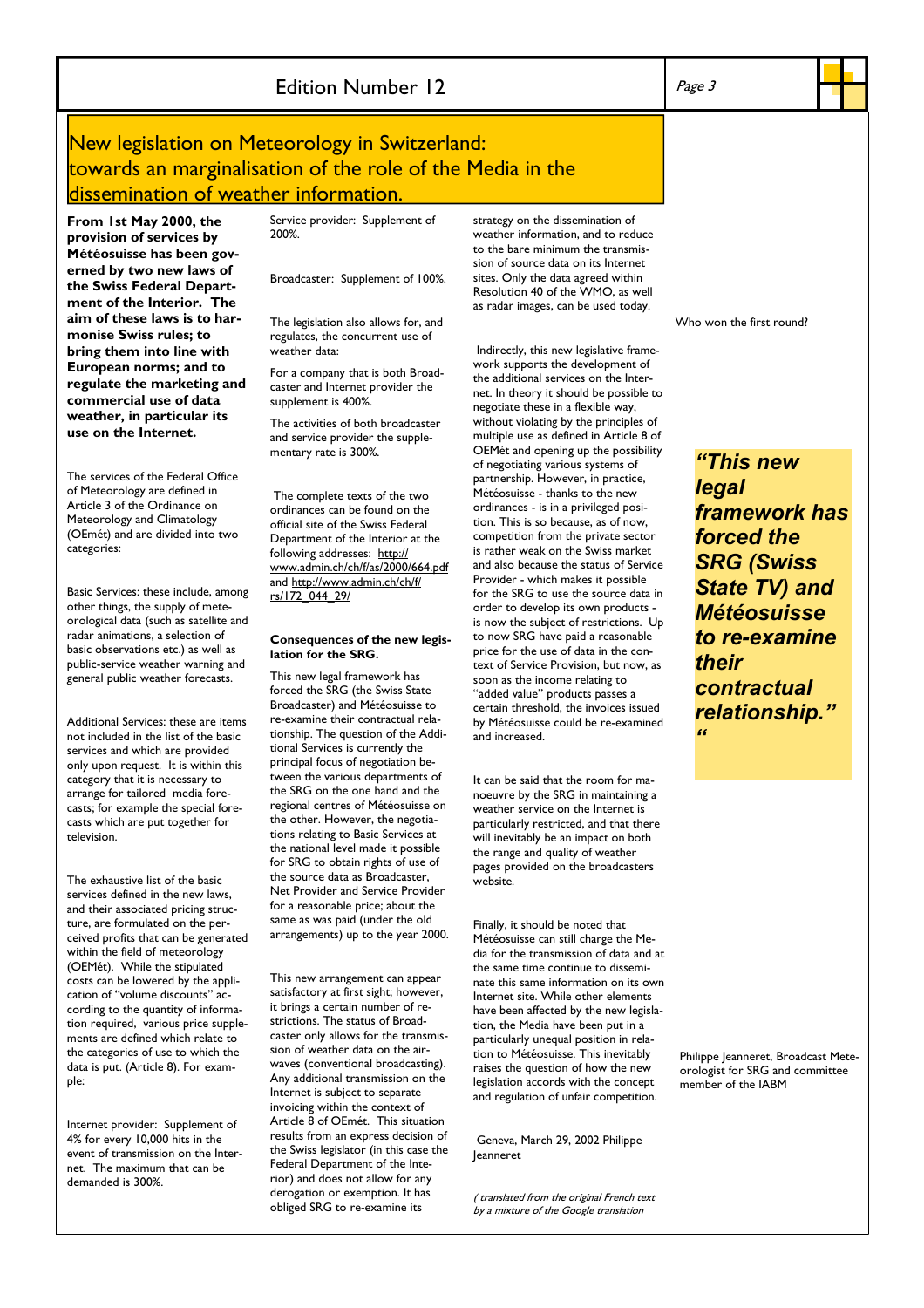#### Page 4 and 1 Up Front

#### **New Corporate Members**

So far this year we have welcomed two new Corporate Members with The Weather Co. and AccuWeather. All of our Corporate Members are vital as the Association is solely supported by subscriptions from them and the ordinary members.

To recognise their importance, and so **Up Front** will feature articles from new Corporate Members. We are also keen to feature our existing Corporate Members - please email the Editor with your feature.



Mark Hardy

*"my feeling is that there will always be a place for a company that can take the complexity out of producing the weather segment and present it in a way the viewer can relate to."* 

## **The Weather Co.**

The Weather Company was established in Septem-Weather Company and end user applications. ber 1998. Since that time the business has grown steadily to the point where today it is the largest supplier of media weather services in Australia employing 12 people. The prime focus of the business is to provide value added weather services to media organisations. Traditionally in Australia media groups have produced all weather related programming internally. However with competitive pressures, greater information availability and more powerful graphics computing, a market has developed for out-sourcing highly specialised weather programming. The commercial weather services industry in Australia is therefore small but developing rapidly.

My personal background is strongly meteorological. From university I joined the Australian Bureau of Meteorology as a meteorologist in 1986. After several years forecasting I shifted to a more business focus by moving across to the commercial division and developed a system for providing customised newspaper services. Media was where I wanted to be so I left the Bureau and joined a TV Network for on a 12 month contract before establishing a media division for WNI in Australia. The Weather Company was born almost by accident when WNI decided to close the Sydney office leaving me with the choice of moving to Melbourne or leaving the company. Media in Australia is very Sydney centric so I decided to strike out on my own and complete what I had started. The business grew rapidly as new technology, centralisation and a philosophy of outsourcing took hold in Australia's television networks. Within three years more than half the TV networks in Australia were taking services from The Weather Company.

The Weather Company's services today can be best grouped into 5 areas:

**The Weather Co.** 

The Weather Company Pty. Ltd. Level 1, 7 West Street North Sydney 2060

Phone (02) 9955 7704, Fax (02) 9955 1536

email: mhardy@theweather.com.au

www.theweather.com.au

1. Weather Graphics systems - development, sales, supply, installation and support of television weather presentation systems. Currently The Weather Company supplies 2 systems each pitched at key price/feature points to the market.

2. Weather Data - design, production, sales, delivery, management and integration with The

3. Consulting - weather programming and on camera presentation, adding value to meteorological data.

4. Media meteorological services - interpretive analysis, face to face briefings, script writing and forecasting.

5. Graphics - design and production for television broadcast and new media (internet and interactive TV)

All areas a strongly represented in the business and complement each other in the various relationships we have with our clients. While most staff in The Weather Company come from a background in meteorology it has become apparent as the business has developed that the business it not really about meteorology. Sure, meteorological expertise is one of the things we sell but more important is knowing the client's business and how to make the weather really work as a piece of television programming. Understanding the client, the audience, developing leading edge technology and high levels of customer service must all mesh in with the meteorological aspects of the business.

So what about the future? Regardless of the changing trends in the television presentation of weather, my feeling is that there will always be a place for a company that can take the complexity out of producing the weather segment and present it in a way the viewer can relate to. Emerging technologies such as interactive television and broadband internet open up the potential for a new wave of on-demand video weather services. In this area we are experimenting already and it has become apparent this IS the future of communicating weather information. So while the traditional 2 minute weather segment at the end of the news may well die away, these new technologies will offer far more interesting and varied opportunities to distribute weather information in the visual medium.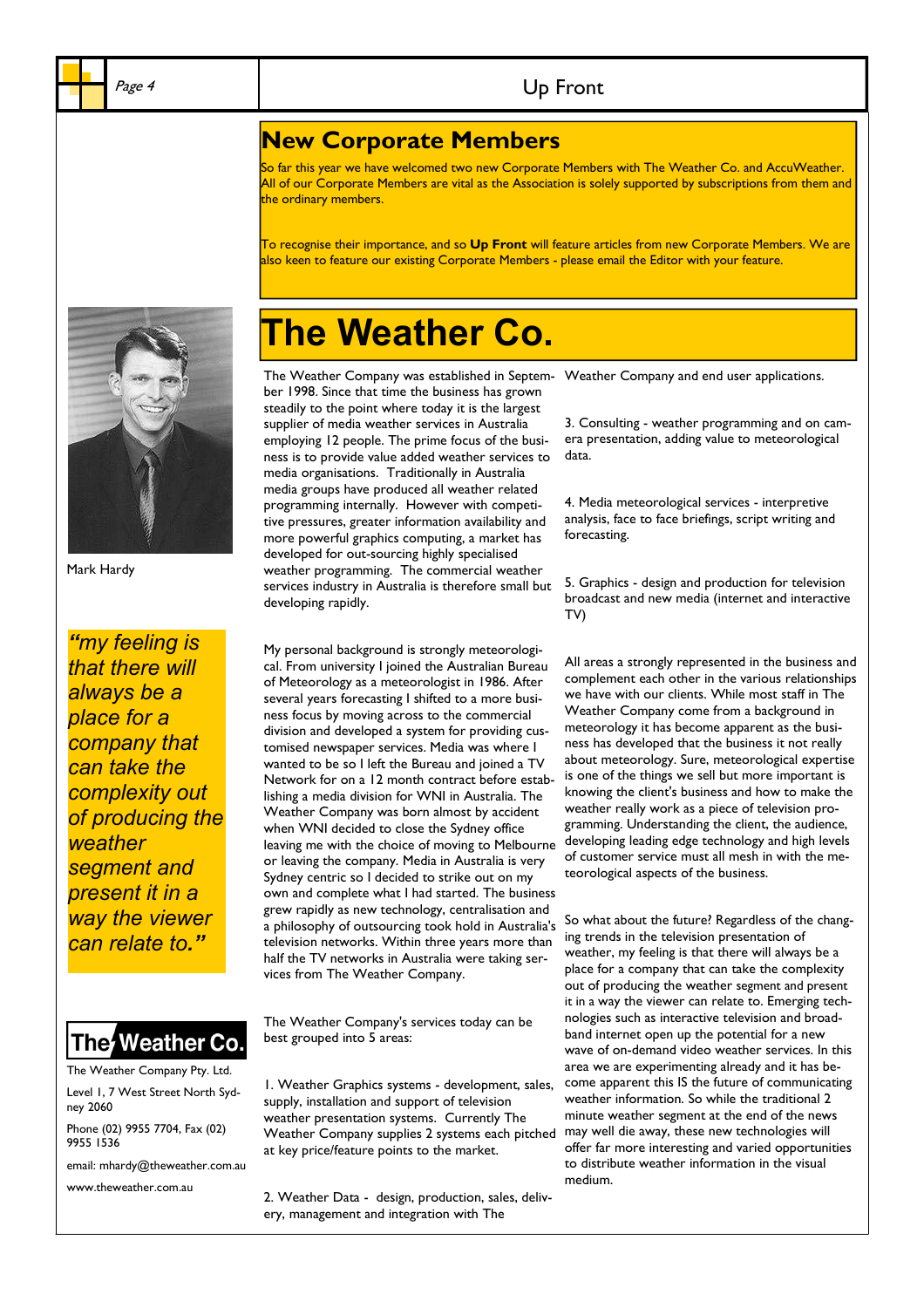#### Page 5 Up Front

## **AccuWeather**

Barry Lee Myers - Executive Vice President of AccuWeather.

*"In total,* 

*hundred television stations* 

*every* 

*continent except* 

*Antarctica."* 

*AccuWeather serves several* 

*worldwide, on* 

AccuWeather Inc is pleased to become a corporate member of the International Association of Broadcast Meteorologists. Our membership is the latest step in a long history of working with broadcast stations worldwide, providing television stations with animation and display systems, data, graphics and forecasts; and providing radio stations with forecasts and broadcasts.

AccuWeather is celebrating its  $40<sup>th</sup>$  anniversary this year. The company was founded in 1962 by Joel N. Myers, when he was a graduate student at The Pennsylvania State University. Initially specializing in pinpoint local forecasts for utility companies, ski resorts and highway departments, AccuWeather began serving broadcast stations in 1972. Today, thirty years later, five of the first seven stations served by AccuWeather, remain clients.

 AccuWeather meteorologists began providing forecasts and broadcasts for radio in 1972, and today serve hundreds of stations.

 Also in 1972, the company began providing forecasts and briefings to television meteorologists, as part of a service that also gives a television station exclusive right to brand their weather with the AccuWeather name. The first station to subscribe to this service was WPVI-TV in Philadelphia. At the time, their news was third in the ratings. Within three years, they were number one, and they have dominated the news ratings in their market ever since

 Television meteorologists take advantage of this resource, using our briefing service to hone and refine their forecasts. Many stations also use our StormTeam Live™ severe weather service to augment their own weather broadcasts, and our WeatherTeam™ service to fill in when their meteorologists are unavailable. AccuWeather also offers the FirstWarn® storm-tracking and crawldisplay systems that add to a station's overall weather coverage.

AccuWeather, Inc./AccuWeather.com Simply The Most Accurate 385 Science Park Road State College, PA 16803-2215 USA

 AccuWeather began offering ready-to-air graphics to television stations in 1983, and has offered weather graphics creation and display systems since 1988. Our groundbreaking Galileo™ Weather System has established a new standard of excellence and excitement for weather animation and presentation systems. It renders animations hundreds of times faster than any other available system, with ease of use and learning due to its familiar Windows interface. Galileo ingests AccuWeather's data feed as well as any local or international data in standard formats. It creates presentations in any standard font, in any language.

Our Global Headquarters includes satellite uplink

and downlink facilities and complete television and Internet broadcast studios, in addition to an extremely sophisticated computer infrastructure. AccuWeather has developed one of the world's most advanced forecast engines, and is also the leading provider of Internet weather content, furnishing text, graphics, streaming content, and weather marketing applications to more than 1,200 web sites worldwide, and on its site, Accu-Weather.com.

 In total, AccuWeather serves several hundred television stations worldwide, on every continent except Antarctica. Committed to serving the needs of broadcast meteorologists, AccuWeather continues its research and development work to ensure it provides the tools meteorologists need to create and present the most accurate, compelling, dynamic forecasts to their viewers. We welcome this affiliation with other professional meteorologists and the opportunity to work with them toward goals of mutual benefit.

Barry Lee Myers

.



#### ACCUWEATHER

**BBC (British Broadcasting Corporation)** 

CNN (Cable News Network)

METEORLOGIX

MET OFFICE (UK)

へんきんきんきんきんきんきんきんきんきんきんきんきんきんきんきんきょうきんきんきんきょう

SAM (Servicios Audiovisuales de Meteorologia)

THE WEATHER CO. THE WEATHER INDEX

WEATHER ONE

WSI (Weather Services International)

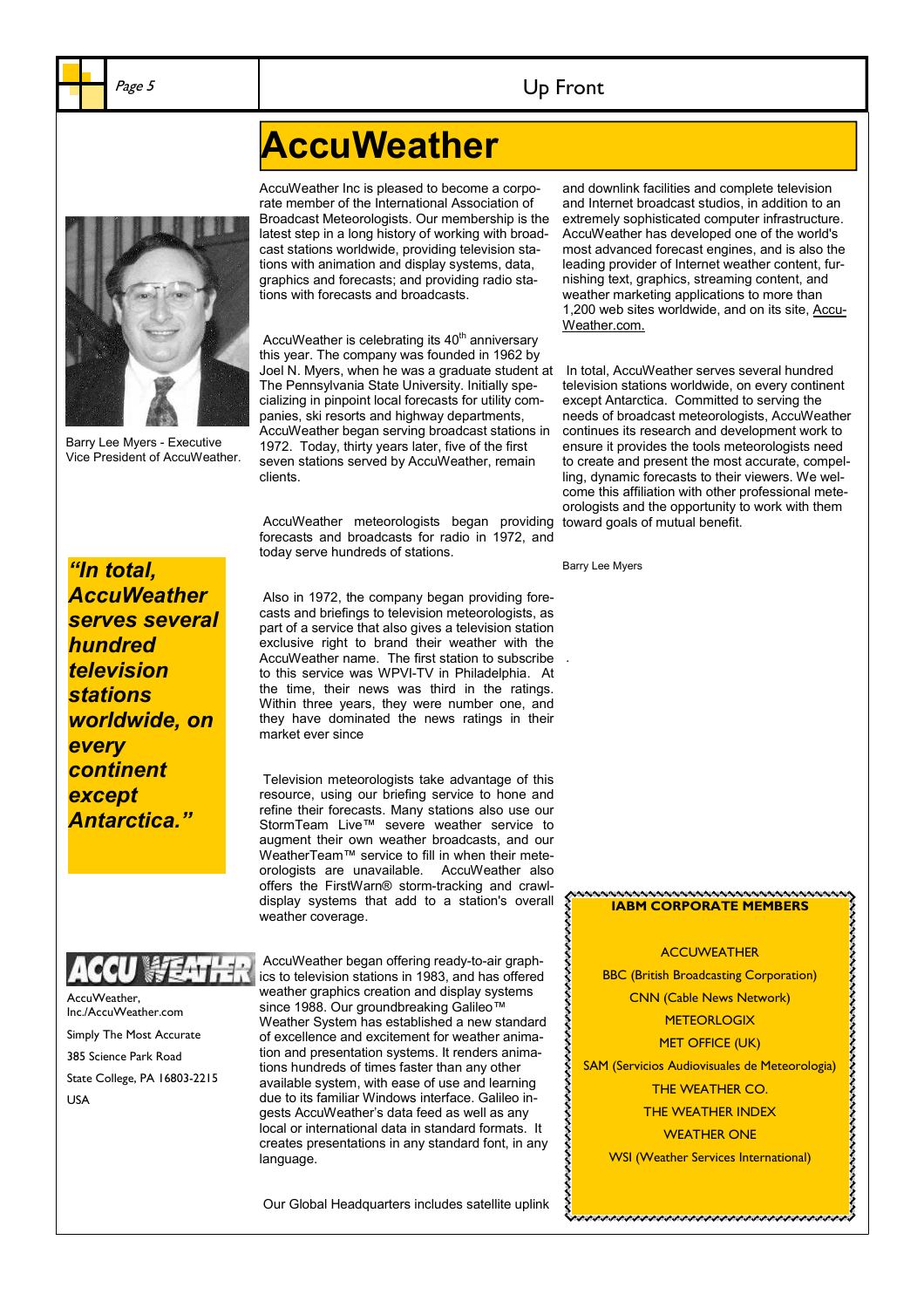#### Page 6 and 1 and 1 and 1 and 1 and 1 and 1 and 1 and 1 and 1 and 1 and 1 and 1 and 1 and 1 and 1 and 1 and 1 and 1 and 1 and 1 and 1 and 1 and 1 and 1 and 1 and 1 and 1 and 1 and 1 and 1 and 1 and 1 and 1 and 1 and 1 and 1

## **The AMS Annual conference – January 2002 in Orlando, Florida**

For everyone who is deeply interested in Meteorology this conference is worth going to, even when you are on vacation! It covers the whole spectrum of meteorology and keeps you up-to-date on the newest developments.

Sometimes learning and/or refreshing are better than passively attending lectures. The conference always starts with different short courses. As some of them run on the same day it is difficult to decide which one to take, because the all are interesting......:

'Neural Network applications to Environmental Sciences',

'The Fundamentals of Doppler and Polarimetric Weather Radar',

'The Verification of Climate Forecasts',

'Land Surface-Climate Interaction'

'Quantitative Precipitation-Estimation and Forecasting'

'Weather Entrepreneur Workshop'and

'Communications Workshop' with interesting topics as 'Value of working with the Media Session', or 'Hands on Media and Science Communications at the AMS', and a contribution from Ronald D. McPherson, AMS Executive Director, about 'Launching Media and Science Communications at the AMS'. Surely, this is one of the most important topics nowadays – because science needs to be communicated to the Public, to be attractive enough to justify and generate future funding for the benefit of the whole society.

I just briefly name some other presentations:

Many of us use ECMWF and Ensemble prediction just to compare with the models we normally use for forecasting. 'ECMWF-status and Future Research Directions in Data Assimilations and Ensemble Prediction' – an update on this matter – the lecture was held in the Symposium on Observations.

 'Facilitating the use of Environmental information' was another Symposium. More specific the 'Conference on Interactive Information and Processing Systems for Meteorology, Oceanography and Hydrology' with 'Quality and Visualization Issues and Internet Product Delivery'. 'Probability and Statistics in Atmospheric Sciences' was a theme with 'Approaches to Atmospheric Predictability on Medium and Extended Range' to 'Poor Man's' Ensemble Prediction System for Short Range use'.

 Other Conferences were on Hydrology, Global Climate aspects around the world. There were Symposiums on Education, on Integrated Observing Systems, on Atmospheric Chemistry.....and this was still only part of the whole programme!

 Also, do not forget that the conference is always accompanied by a large exhibition. With relevant books, and the newest state-of-the-art technical equipment in Meteorology but also all kinds of TVproduction support for weather!

 Therefore, why not plan a visit to next year's AMS Annual Conference which will take place in the wonderful Long Beach in California, but for sure,

## **Recruitment of members from Developing Countries**

At the meeting of the Board of Directors on 26<sup>th</sup> June 2001, it was agreed that the IABM will forthwith offer free membership to potential members from countries listed by WMO as developing countries. This is not only in recognition of the difficulties facing potential new members in paying the subscription, but also as a means to raise the profile of those involved in broadcasting in those countries facing the increasing effects of climate change.

Potential candidates should email the Membership Secretary at membership@iabm.com to discuss eligibility. نې<br>م



Inge Niedek is a Broadcast Meteorologist for ZDF, the German State Broadcaster. She is a vicechairman of the IABM and past Chairman.

*Sometimes learning and/or refreshing are better than passively attending lectures"*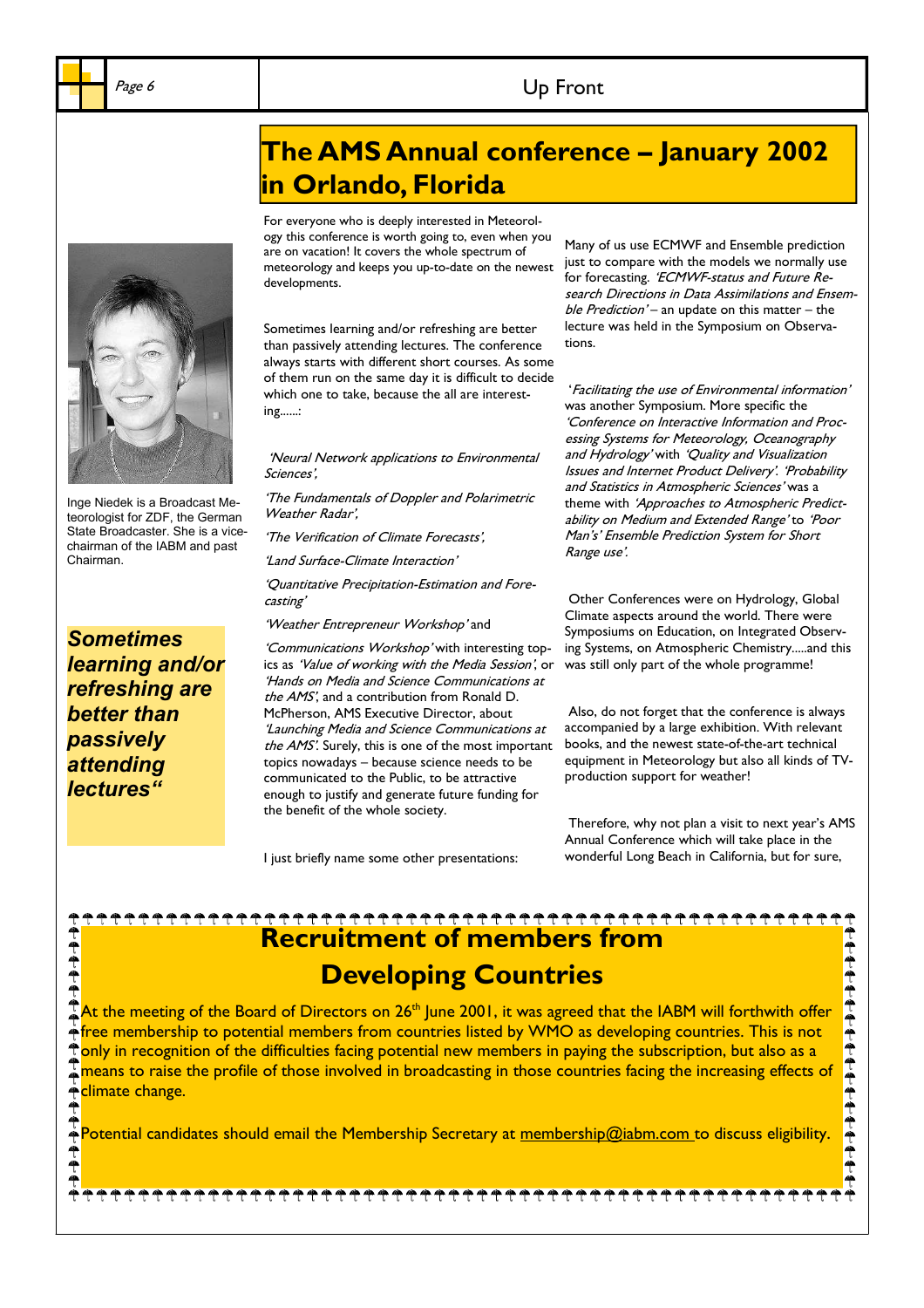#### Page 7 Up Front

Dr John Zillman, President of WMO, and the Director of the Australian Met Service.

*"We need a new framework within which we can practice meteorology successfully. Market forces are not exactly the right structure."* 

The World Meteorological Organisation.

## **Address by Dr John Zillman, President of the WMO.**

Our profession, that of Meteorology, has some aspects that set it apart and make it distinct from other activities. In some respects it is like religion. We must have faith in ourselves. If things go wrong, we look within ourselves for the fault. In other respects it is like technology. When things go wrong, we seek to apportion blame and seek recompense. A fundamental difference, though, is that meteorology is based on sharing. The global interdependence of most meteorological activity, and the "public good" aspects of much meteorological infrastructure mean that the conventional market frameworks of demand and supply provide an inadequate framework for our profession.

Wider society always makes more demands on our profession that meteorology can reasonably supply. It is part of our integrity that we should sometimes refuse requests - say no. The stress of attempting to provide a good service handicaps science; we must make inferences, and publish before the results become known! The stress of necessity overcomes the laws of normal scientific conduct. It is part and parcel of the work of meteorology to manage unreasonable expectations.

We can try to analyse the environment within which we work. There are the sources of demand. The Public. Government. The media - sometimes as partner, sometimes as customer. Industry, in particular transportation, agriculture and energy. Education. Environment.

The objects of demand encompass infrastructure, research, and service; the service of climatic data, of forecasts and warnings, of advice and of attention to a variety of specific problems.

In trying to get a handle on the extent of the demand, we can measure the volume, the quality and the timeliness. The explosive growth of the Internet has included a growth in the demand for weather information. National demands tend to be influenced more by size and the details of the local climate than by the population.

Community awareness is very important with respect to what we can do. Accuracy in the provision of information is only part of our work; it must be transmitted to, and accepted by, a community sufficiently knowledgeable and aware to use that information optimally.

The structures of those organisations responsible for weather are undergoing rapid change and development at present in many countries. Unfortunately, this has frequently resulted in an erosion of the resources available for meteorology.

So what is the framework of meteorology? Governments have certain basic responsibilities. These include

the safety of the life and property of its citizens; the acquisition and assembly of records relating to its particular climate; the advancement of scientific knowledge that serves the community; and the meeting of a variety of international responsibilities and obligations.

Historically NMHS's were born of the need to address these responsibilities. The role of WMO is to coordinate the work of the NMHS's; to standardise procedures, and to improve meteorology as a science. The members are not NMHS's but nation states, following the UN model of international co-operation.

Now, however, there are forces for change. Chief among these is the trend towards economic globalisation, whereby goods and services can be traded worldwide. This trend puts a lot of reliance on market mechanisms as the principal means for the delivery of services. There is a simultaneous weakening, - in some cases even the demise - of the public sector.

We need a new framework within which we can practice meteorology successfully. Market forces are not exactly the right structure. We need something that is built upon a concept of "public good" in addition to the application of market forces to the more specialised needs.

Looking ahead to the coming decade, we can try to define some requirements for meteorology:

- New policies and framework are needed.
- We must have a robust infrastructure at National Met Service level.
- We need higher quality national climate records.
- We must continue to build an efficient framework for individual co-operation.
	- Countries and institutions must work together on a global observational infrastructure.
- We need increased international research, and better co-operation with our sister sciences.
- We need better forecasts.
- We need better services for our users, with increased emphasis, for example, on urban meteorology; aviation meteorology, and environmental protection.
- We need better delivery of services.

 The challenge for the coming decade will be to properly understand and quantify the demand for weather services so that it can be met in ways which result in the optimal use of national and international resources, and which confer the largest ultimate benefits on the users and customers of our services.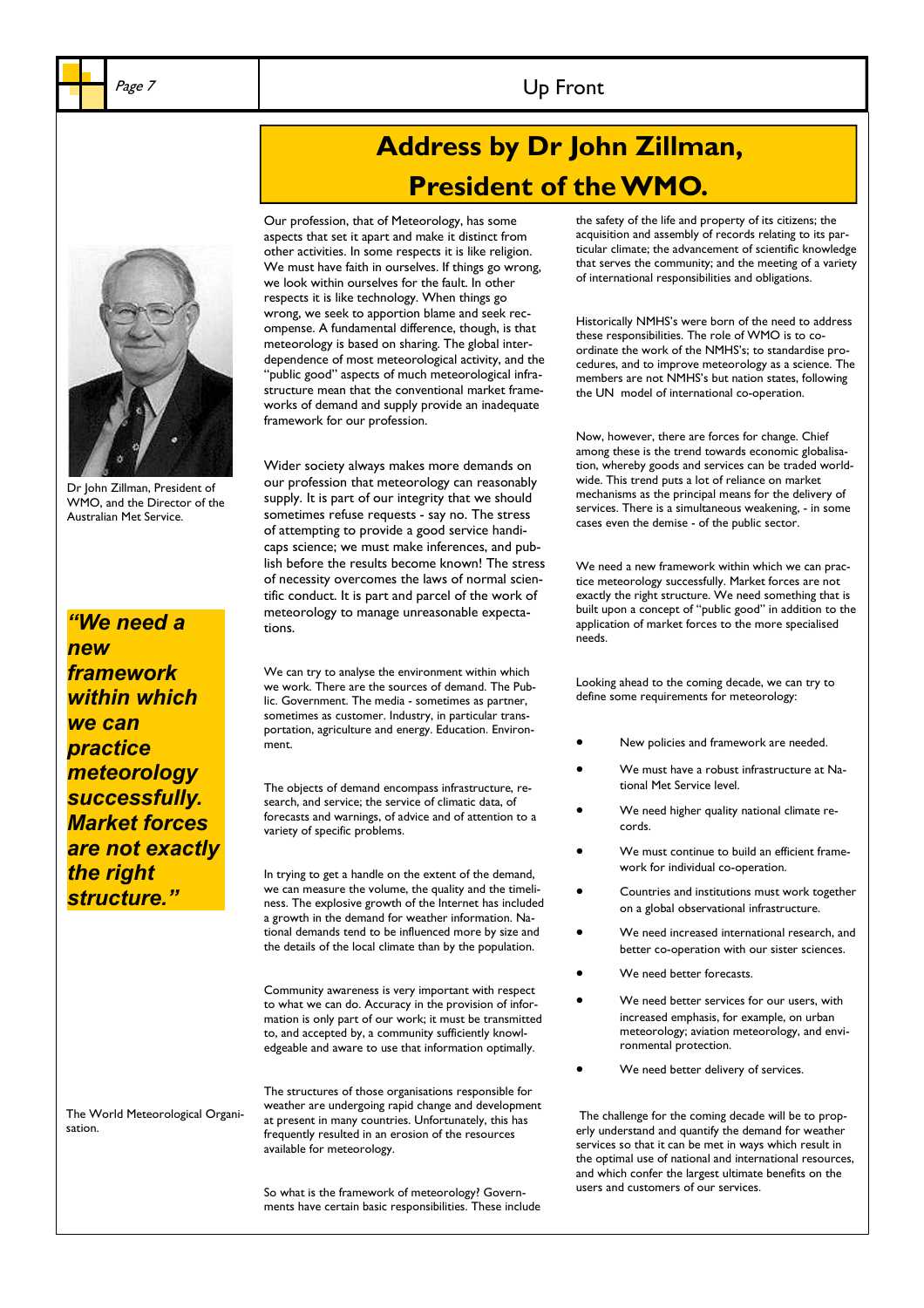#### $Page 8$  Up Front



Andrew Lane - appointed as Manager BBC Weather Centre in February.

*"All of us involved in broadcast meteorology are keenly aware of the importance of giving the public the best and most accurate weather information "* 

The BBC Weather Centre are Corporate Members of the IABM

## **Drop a Recorded Weatherman (Plus ça Change!)**

The other day I happened across a fascinating old document, written almost exactly twenty-one years ago, which made me think about how much has changed - and how much has not - in Weather broadcasting over the years. The document, running to over a hundred and fifty duplicated pages (desktop publishing was only a dream in those days!) was published by the BBC's Television Presentation Department, which was then (and until recently) responsible for televised weather broadcasts.

No-one connected with the IABM will misinterpret the title and believe that any physical harm was done to weathermen! Many UK and overseas readers will, like me, have enjoyed the well-observed satirical look at life in a television newsroom 'Drop the Dead Donkey' (why, incidentally, is there no weather on that channel?) and most of us will have been 'dropped', in **U.S. asked to subsi**one way or another, in our careers. The thing that I found interesting was how things that go around really do come around again. (By the way, if you haven't caught the Dead Donkey habit take a look at this and similar pages!

#### **www.digiguide.com/pdb/p\_20398.shtml**

Back in 1981 the BBC department responsible for running the (then) two networks was issuing guidance about how recorded weather forecasts might have to be dropped "because of rapid changes in the weather pattern". Now we have rather more chanmediscripture. The wive have failed more enamed a past 15 years. The subdozen are broadcast from BBC Television Centre, with around a third taking weather from the BBC Weather Centre) and weather patterns are, arguably, Canada would mirror more than ever likely to change rapidly - but we are having to look at reducing the number of live broadcasts because of pure business considerations.

I can only speak with any authority about the last eight years, as I was not part of the Weather Centre before that, but the intervening years have been ones Science Foundation, a of enormous increase - in the size of our team of Broadcast Meteorologists, in the number of broadcasts…in short, in the importance of weather to the BBC. For three exhilarating years we produced the Weather Show, which looked at subjects from global warming to artificial snow, and we have built up our online presence to become one of the top areas on the BBC's hugely successful website.

Now, to an extent, the pendulum is swinging back the who say information other way - making it, some might think, a difficult time to be taking over responsibility for the BBC's weather services. I believe, however, that we have tremendous opportunities and I am very positive about the future. We have put our relationship with the Met Office onto a much more businesslike footing, we have developed services for new channels (including a new children's channel) and we are significantly increasing our interactive and online capacity. We are also, most importantly, reminding our masters of the importance of accurate and comprehensive weather services.

All of us involved in broadcast meteorology are keenly aware of the importance of giving the public the best and most accurate weather information in as clear and timely a way as possible. Climate change focuses all our minds ever more clearly on that duty -

and I believe that, in partnership with the Met Office and with the help and support of the IABM, we can start the pendulum swinging back again, meet the challenges of the future…and ensure that we never again need to drop a recorded weatherperson!

Andrew Lane, Manager BBC Weather Centre

## **Aid for weather posts eyed**

#### eter Calamai of the Toronto Star

#### **dize mothballed Arctic stations**

The U.S. government is being asked to pay for the running of vital weather observation posts in the Canadian Arctic closed by federal budget slashing over the sidy to the cash-starved Meteorological Service of American payments to maintain two observation posts in the Russian Arctic already tentatively approved by the National U.S. government agency with a \$7.5-billion (U.S.) annual budget for nonmedical research.

The request for the U.S. subsidy comes from American researchers from the mothballed stations in the Canadian and Russian Arctic is essential for understanding and predicting climate change. "You can't do everything from satellites. Some of the most crucial information can only be recorded on the spot using instruments there and in balloons," said Mark Serreze, a polar climate researcher from the University of

Colorado.

Serreze has taken a lead among U.S. climate scientists in urging the NSF to extend to Canada the same helping hand it does to Russia, which has become a research basket case after the breakup of the Soviet Union.

The idea got a favourable reception from the Canadian Meteorological Service, which has suffered a 40 per cent budget cutback since 1994 and been forced to close more than 50 weather stations. "We're definitely prepared to listen to any proposal," said Nancy Cutler, head of policy and corporate affairs for the meteorological service. The most crucial observation post for climate researchers is Mould Bay on Prince Patrick Island at the western edge of the Arctic archipelago. It

 was mothballed at the end of the 1990s when the federal cabinet refused to provide enough money to the meteorological service to cover annual operating costs of roughly \$1.5 million. But Mould Bay provided the only weather and climate

*(Continued on page 9)*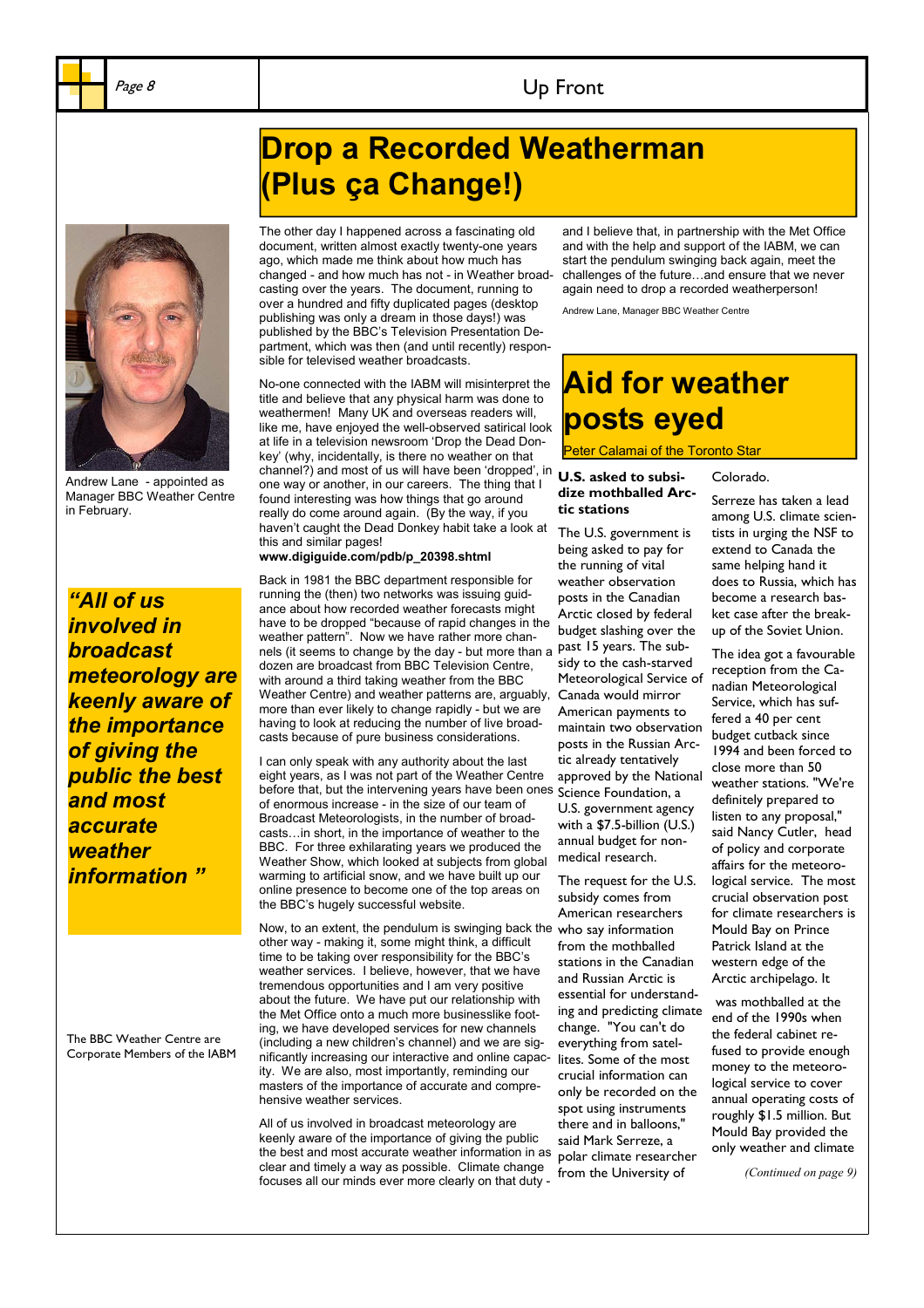Page 9 and 1 Up Front

The most crucial observation post for climate researchers is Mould Bay on Prince Patrick Island at the western edge of the Arctic archipelago.

#### *"The secretary shall be required to issue notices to all members at least 56 days before the date on which a general*

#### *(Continued from page 8)*

observations for the entire Arctic Ocean, including temperature, humidity and wind speed measurements at regular intervals up to 10,000 metres crucial information for numerical weather forecasting and climate modellers. After Mould Bay was mothballed, England's main climate research centre began leaving the Canadian Arctic blank on its maps. International scientific bodies have voiced similar concern over the global impact of the Canadian budget cutting but Serreze's proposal is the first one to suggest foreign subsidies.

The American researcher spoke out during the recent Boston meeting of the American Association for the Advancement of Science.

At the same meeting, NSF president Rita Coldwell said her agency would consider Arctic science partnerships modelled after Antarctica, where the foundation is financing Russian scientists to drill into a deep subterranean lake. "I understand that the Russians cannot pay for their (Arctic) observation stations," Coldwell told reporters at a breakfast gathering. Although asked, she did not comment directly on possible subsidies for similar

Canadian weather stations.

The head of NSF Arctic sciences section, Tom

#### Pyle, said in an e-mail that he needed more details of the proposal before taking a position. The Mould Bay station would be more expensive to operate than Russian weather posts on Belyi and Wrangel islands because there is no other settlement on Prince Patrick Island to share the heavy costs of importing fuel or to provide non-scientific support staff. Several other Arctic observation posts that Canada has closed would be less expensive to operate because they are near native communities.

#### **ANNUAL GENERAL MEETING 2002**

Under the terms of the Articles of the Association we are required to hold an Annual General Meeting:

*12. (1) Subject to sections 133 and 141 of the Act, an annual general meeting and a meeting called for the passing of a special resolution shall be called by at least 28 days' notice in writing, and a meeting of the Association (other than an annual general meeting or a meeting for the passing of a special resolution) shall be called by at least 14 days' notice in writing. The notice shall be exclusive of the day on which it is served or deemed to be served and of the day for which it is given and shall specify the place, the day and the hour of meeting and, in the case of special business, the general nature of that business and shall be given, in manner hereinafter mentioned, to such persons as are, under the Articles of the Association, entitled to receive such notices from the Association.* 

*(2) The secretary shall be required to issue notices to all members at least 56 days before the date on which a general meeting shall be held requesting submission of resolutions to be proposed at the general meeting. Any resolution proposed shall be set out in writing proposed by a full member and seconded by a full member and returned to the secretary at least thirty-five days before the date of the meeting. The secretary shall include the resolutions with the notice to be issued to the members.*

The closing date for resolutions is 1st June 2002. Please email your resolutions to **secreatery@iabm.org** 

The agenda for the AGM, including any resolutions received, will be included in the June **Up Front.** 



Currently the AGM is scheduled to be held on Wednesday 26th June 2002, in Williamsburg USA during the AMS 31st Conference on Broadcast Meteorology. The meeting will be held in the Williamsburg Lodge and Conference Centre, Williamsburg, Virginia at 1630.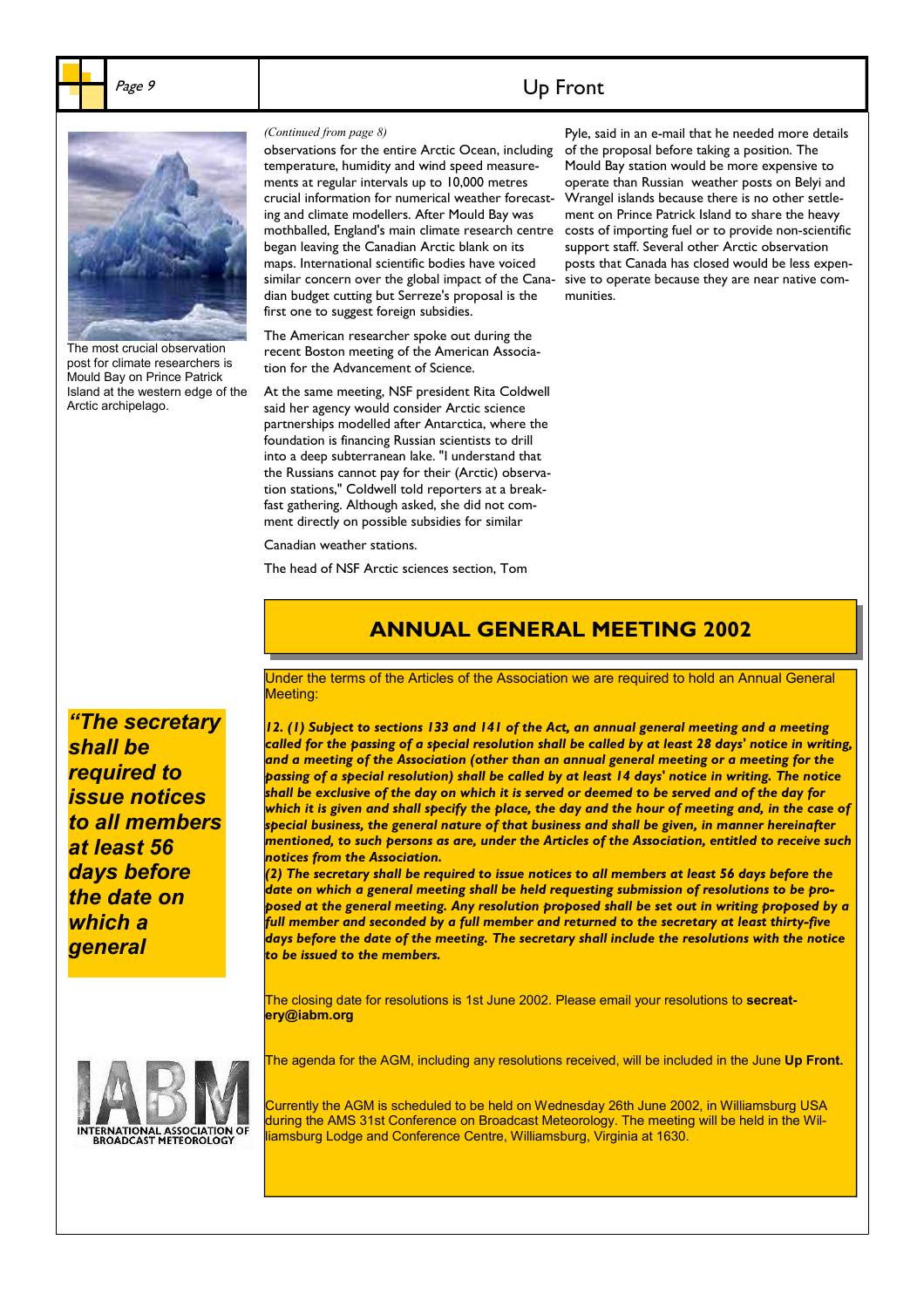#### **FUTURE VOLCANIC ERUPTIONS MAY CAUSE OZONE HOLE OVER ARCTIC**

**An "ozone hole" could form over the North Pole after future major volcanic eruptions, according to the cover story by a NASA scientist in a recent edition of the Proceedings of the National Academy of Sciences.** 

Since the 1980s a seasonal ozone hole, characterized by severe loss of ozone, has appeared over the continent of Antarctica. However, scientists have not yet observed, on an annual basis, as severe a thinning of the protective ozone layer in the atmosphere over the Arctic. The ozone layer shields life on Earth from harmful ultraviolet radiation. A northern ozone hole could be significant since more people live in Arctic regions than near the South Pole.

"A 'volcanic ozone hole' is likely to occur over the Arctic within the next 30 years," said Azadeh Tabazadeh, lead author of the paper and a scientist at NASA's Ames Research Centre, Moffett Field, California. Her co-authors are: Katja Drdla, also of Ames; Mark R. Schoeberl of NASA's Goddard Space Flight Centre, Greenbelt, Md.; Patrick Hamill of San Jose State University, California.; and O. Brian Toon from the University of Colorado, Boulder. "If a period of high volcanic activity coincides with a series of cold Arctic winters, then a springtime Arctic ozone hole may reappear for a number of consecutive years, resembling the pattern seen in the Antarctic every spring since the 1980s," Tabazadeh said.

"Unlike the Antarctic where it is cold every winter, the winter in the Arctic stratosphere is highly variable," Tabazadeh said. NASA satellite and airborne observations show that significant Arctic ozone loss occurs only following very cold winters, according to Tabazadeh. Large volcanic eruptions pump sulphur compounds into the Earth's atmosphere. These compounds form sulphuric acid clouds similar to polar stratospheric clouds made of nitric acid and water. The clouds of nitric acid and water form in the upper atmosphere during very cold conditions and play a major part in the destruction of ozone over Earth's poles. Following eruptions, volcanic sulphuric acid clouds would greatly add to the ozone-destroying power of polar stratospheric clouds, researchers said.

"Volcanic aerosols also can cause ozone destruction at warmer temperatures than polar stratospheric clouds, and this would expand the area of ozone destruction over more populated areas," Tabazadeh said. "Nearly onethird of the total ozone depletion could be a result of volcanic aerosol effects at altitudes below about 17km," said the researchers.

"Volcanic emissions can spread worldwide," said Schoeberl. "Our Mt. Pinatubo computer simulation shows that the volcanic plume spread as far north as the North Pole in the lowest part of the stratosphere within a few months after the eruption." Between about 15 and 25km in altitude, volcanic Arctic clouds could increase springtime ozone loss over the Arctic by as much as 70 percent, according to Drdla. "The combination of thick volcanic aerosols at lower altitudes and natural polar stratospheric clouds at higher altitudes could greatly increase the potential for ozone destruction over the North Pole in a cold year," Tabazadeh said.

"Both the 1982 El Chichon and 1991 Mt. Pinatubo eruptions were sulphur-rich, producing volcanic clouds that lasted a number of years in the stratosphere," Tabazadeh said. The Pinatubo eruption, as observed by NASA spacecraft, widely expanded the area of ozone loss over the Arctic.

Both of these eruptions did have an effect, however, over the South Pole, expanding the area and the depth of the ozone hole over the Antarctic, according to Tabazadeh. Computer simulations have shown that the early and rapid growth of the Antarctic ozone hole in the early 1980s may have been influenced in part by a number of large volcanic eruptions, she added.

"In 1993 the Arctic winter was not one of the coldest winters on record, and yet the ozone loss was one of the greatest that we've seen," Tabazadeh said. "This was due to the sulphurous Pinatubo clouds facilitating the destruction of additional ozone at lower altitudes where polar stratospheric clouds cannot form."

"Climate change combined with after effects of large volcanic eruptions will contribute to more ozone loss over both poles," Tabazadeh said. "This research proves that ozone recovery is more complex than originally thought."

What a dump!

#### *A 'volcanic ozone hole' is likely to occur over the Arctic within the next 30 years*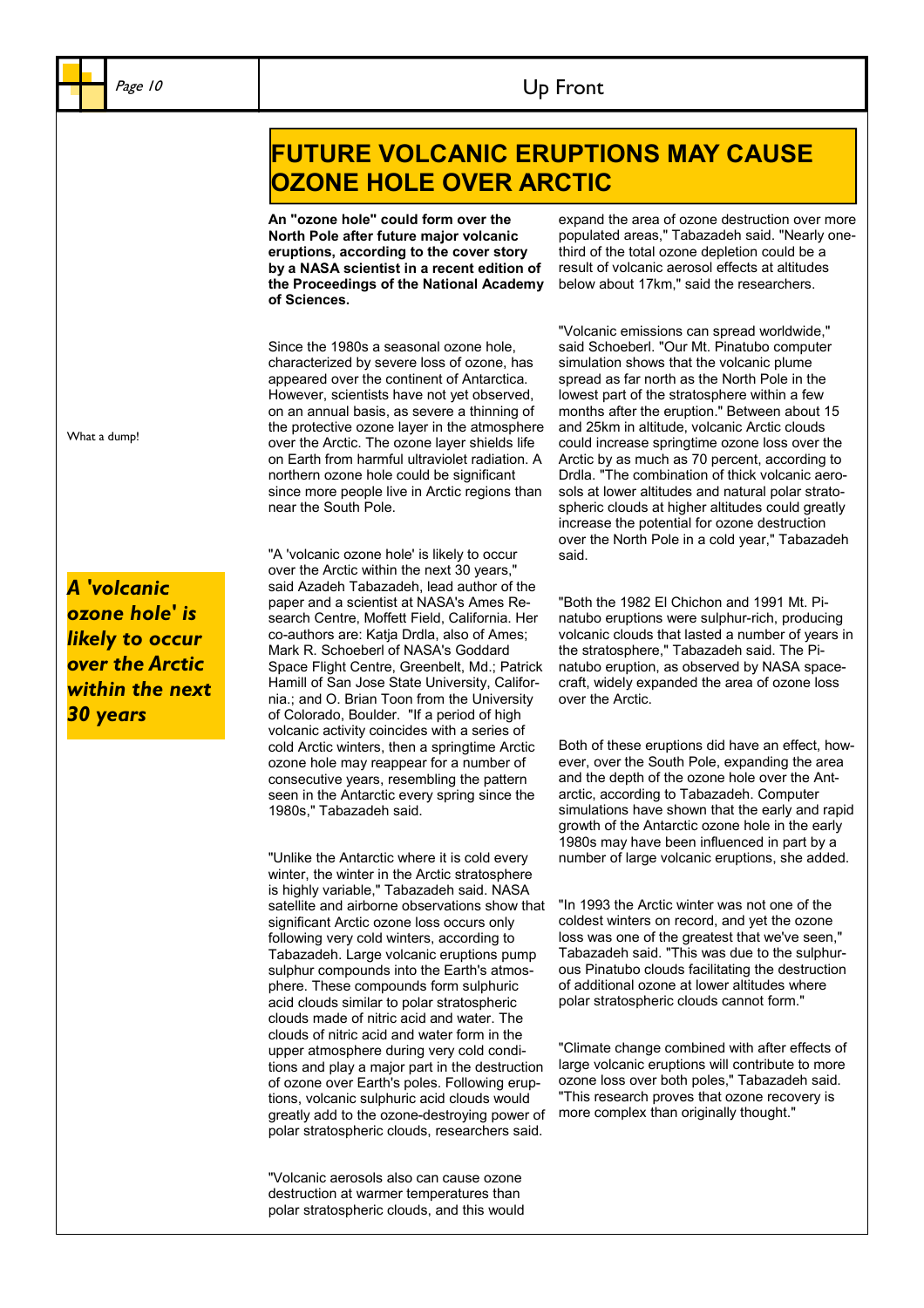# Climate Change Debate

#### Forecasts for the next century - is it possible or just fantasy? by Bill Giles O.B.E., Director of The Weather Index, London, England. www.wpindex.com

**It has been estimated that correctly forecasting the weather up to one month ahead saves the United Kingdom businesses upwards of £1 billion pounds a year, and is likely to save much more in the future.** 

Forecasting anything is difficult enough to attempt, but looking at the weather, say, by the year 2100 might seem impossible, but that is precisely what many eminent scientists are attempting now.

The reason is, of course, that if our climate is going to change more rapidly than we expect by natural climatic variation, then politicians have to have something to base their decisions on how we, as the human race, advance.

Most of us have been in the weather forecasting business long enough to understand the difficulties of looking just a few days or even hours ahead and the problems that can bring, but I would submit that looking much further into the future is not fraught with so much danger.

One cynical reason, of course, is that the forecaster may not still be living to answer the critics should the forecast go wrong, but more to the point is that the further ahead you look the less detail you have to put in.

For instance, doing a forecast for the next 6 hours for a particular small area means that you really ought to try to give some great detail, such as when

the rain will start or end; how quickly it will move across the area; how heavy it is likely to be etc.

Whereas looking at a forecast for the next month means really trying to forecast the departures from normal, and not necessarily trying to pick out the weather on individual days.

Looking even further ahead to a prognosis 20, 50 or even 100 years hence would, at first glance, seem to be impossible. I would beg to differ, and would suggest that by following a few simple rules a trend to what is likely to happen is possible.

There are three parts to the equation to get the next century's trend. The relevant historical data, the most recent and acceptable long-term forecasts of global and regional changes and a reliable mathematical model. Then using the results of the historical and forecast, marry the two.

I have looked at the four major parameters that make up the weather on most days, namely temperature, rainfall, sunshine and wind, and studied them for southern and central England since the records began.

The temperature records go back nearly three hundred and fifty years and constitute the longest continuous meteorological record. It is fascinating to see that the mean temperature did not vary too much from about 9.1C for much of that time except for the last ten years when the mean has leapt to over 10C. Taking that figure as a base line

and using the latest predictions of temperature increase for central England, I have then arrived at the likely temperature changes through the century.

This is also done for sunshine, wind and rainfall but here it is not necessarily a linear change as possibly with temperature, and will vary much more through the seasons as well in, so much as the annual rainfall by the end of the century will probably increase, but whereas the winter rain will increase dramatically the summer rain will decrease.

By using the base line of the last ten years historical records and incorporating the most likely changes, you can end up with a prognosis for the next one hundred years based on the latest historical trends and the best possible model forecasts by assuming certain greenhouse gas emissions.

By using these calculations I have arrived at the conclusion that by the year 2040 the summer weather in London will be similar to that of southern France of today and that by 2100 the London summers will be similar to Athens of today.

Seems good but what happens to the weather in southern France or North Africa or India? If living south of 35 degrees north is impossible where will everyone move?

I still think that the biggest problem facing the politicians in the second half of the 21 century will be the migration of huge numbers of people from areas that have become inhabitable

#### Climate Change Debate

- *This special feature is designed to help provide useful background for the times when the News Anchor throws that question "was this bad weather the result of global warming?"*
- *It needs your feedback and articles - so please email your contributions to Bill Giles at bill@billgiles.co.uk*



*"I have arrived at the conclusion that by the year 2040 the summer weather in London will be similar to that of southern France of today "* 



A stormy future for the world and mankind…...